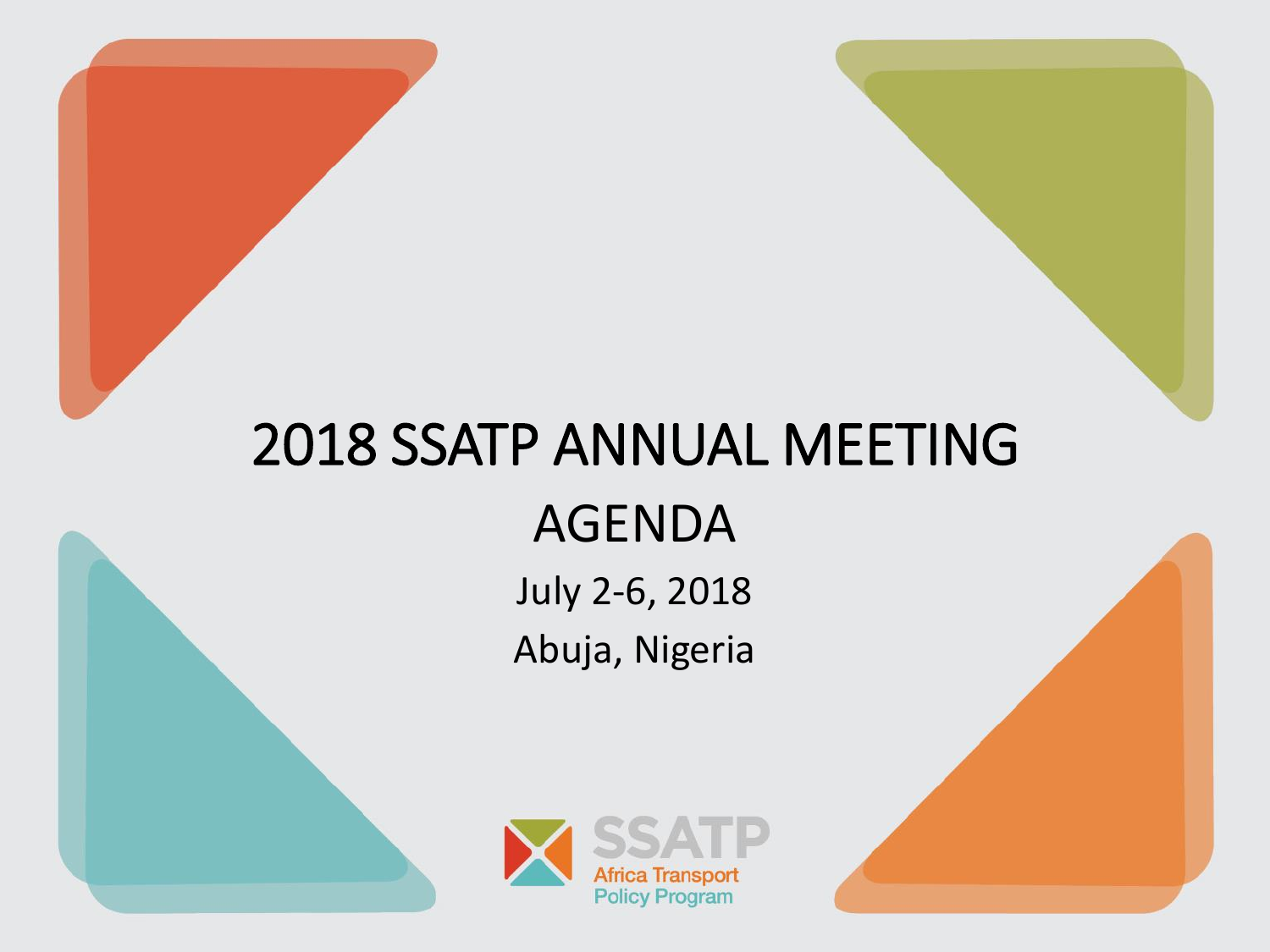# **Day 1 – Monday, July 2, 2018 Pillar Workshops and Working Groups**

| 8:00-9:00 am   | Registration open - Katsina Room                                                                                                                                                                                                                                                                                                                                                         |                                                                                                                                                 |                                                                          |                                                                                                    |
|----------------|------------------------------------------------------------------------------------------------------------------------------------------------------------------------------------------------------------------------------------------------------------------------------------------------------------------------------------------------------------------------------------------|-------------------------------------------------------------------------------------------------------------------------------------------------|--------------------------------------------------------------------------|----------------------------------------------------------------------------------------------------|
|                | <b>Closed Session</b> , by invitation only<br><b>Conference Room: Kaduna</b>                                                                                                                                                                                                                                                                                                             |                                                                                                                                                 | <b>Parallel Session</b><br><b>Conference Room: Katsina (Secretariat)</b> |                                                                                                    |
| 9:00-10:15 am  | (SSATP and select partners and IOs only)<br><b>Introduction and Welcome</b><br>Ibou Diouf, SSATP Program Manager<br>Brainstorming session with Partners: Explore partnerships with<br>Initiatives or Partners that have similar objectives under each<br>Pillar/Discussions.<br>Brief discussions on select ongoing initiatives and identification of<br>possible areas of collaboration |                                                                                                                                                 | (All participants)<br>Registration<br><b>Logistics and Miscellaneous</b> |                                                                                                    |
| 10:15-10:30 am | <b>Coffee Break</b>                                                                                                                                                                                                                                                                                                                                                                      |                                                                                                                                                 |                                                                          |                                                                                                    |
|                | <b>Parallel Sessions (split into groups)</b>                                                                                                                                                                                                                                                                                                                                             |                                                                                                                                                 |                                                                          |                                                                                                    |
|                | <b>Pillar A - Regional Integration</b><br><b>Conference Room: Lagos</b>                                                                                                                                                                                                                                                                                                                  | <b>Pillar B - Urban Transport and Mobility</b><br><b>Conference Room: Kogi</b>                                                                  |                                                                          | <b>Pillar C - Road Safety</b><br><b>Conference Room: Osun</b>                                      |
| 10:30-12:30 pm | <b>G1.A - REC-TCC: Discussions on</b><br><b>Regional Integration Issues</b><br>- Opening and Road Transport<br>Pillar A Leader                                                                                                                                                                                                                                                           | <b>G1.B - Sustainable Urban Mobility</b><br><b>Principles and Planning</b><br>Presentations from GIZ/TUMI - MYC & T-<br>TRIID - Pillar B Leader |                                                                          | G1.C - Regional Road Safety Transport<br><b>Observatory</b><br>Pillar C Leader                     |
| 12:30-2:00 pm  | <b>Lunch Break</b>                                                                                                                                                                                                                                                                                                                                                                       |                                                                                                                                                 |                                                                          |                                                                                                    |
| 2:00-3:30 pm   | <b>G1.A - REC-TCC: Discussions on</b><br><b>Regional Integration Issues</b><br>- Performance Monitoring<br>Pillar A Leader                                                                                                                                                                                                                                                               | <b>G1.B - Sustainable Urban Mobility</b><br><b>Principles and Planning</b><br>Presentations from GIZ/TUMI - MYC & T-<br>TRIID - Pillar B Leader |                                                                          | G1.C - Regional Road Safety Transport<br><b>Observatory</b><br>- Focus on Data<br>Pillar C Leader  |
| 3:30-4:00 pm   | <b>Coffee Break</b>                                                                                                                                                                                                                                                                                                                                                                      |                                                                                                                                                 |                                                                          |                                                                                                    |
| 4:00-5:30 pm   | <b>G1.A - REC-TCC: Discussions on</b><br><b>Regional Integration Issues</b><br>(continuation) - Pillar A Leader                                                                                                                                                                                                                                                                          | <b>G1.B - Urban Transport and Mobility</b><br><b>Planning</b><br><b>ISOCARP</b> - Pillar B Leader                                               |                                                                          | G1.C - Regional Road Safety Transport<br><b>Observatory</b> - Set of indicators<br>Pillar C Leader |
| 7:00 pm -      | Reception Cocktail offered by the Federal Ministry of Transportation of Nigeria - Kano Room                                                                                                                                                                                                                                                                                              |                                                                                                                                                 |                                                                          |                                                                                                    |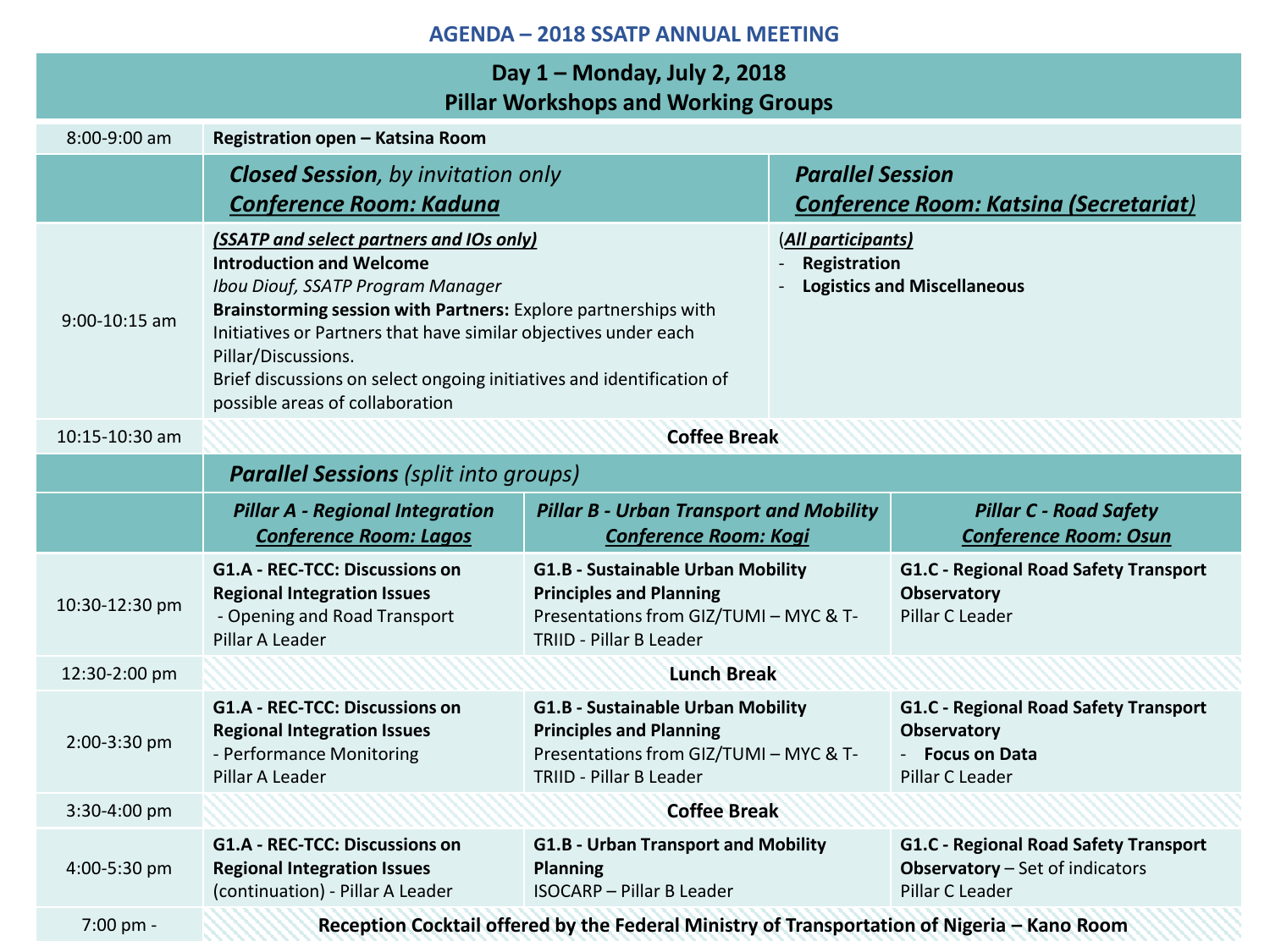| Day 2 - Tuesday, July 3, 2018              |
|--------------------------------------------|
| <b>Pillar Workshops and Working Groups</b> |

| $8:00 - 8:30$ am | <b>Registration open</b>                                                                                                                   |                                                                                                                                                                                                                                                                                          |                                                                                                                                                                               |
|------------------|--------------------------------------------------------------------------------------------------------------------------------------------|------------------------------------------------------------------------------------------------------------------------------------------------------------------------------------------------------------------------------------------------------------------------------------------|-------------------------------------------------------------------------------------------------------------------------------------------------------------------------------|
|                  | <b>Parallel Sessions</b> (split into groups)                                                                                               |                                                                                                                                                                                                                                                                                          |                                                                                                                                                                               |
|                  | <b>Pillar A - Regional Integration</b><br><b>Conference Room: Lagos</b>                                                                    | <b>Pillar B - Urban Transport and Mobility</b><br><b>Conference Room: Kogi</b>                                                                                                                                                                                                           | <b>Pillar C - Road Safety</b><br><b>Conference Room: Osun</b>                                                                                                                 |
| 8:30-10:00 am    | <b>G2.A - REC-TCC: Discussions on</b><br><b>Regional Integration Issues</b><br>- Corridor Session<br>Pillar A Leader                       | G2.B - BRT Experience<br>1. Dar es Salaam BRT Experience<br>2. Dakar BRT Experience<br>Pillar B Leader                                                                                                                                                                                   | <b>G2.C - Regional Road Safety Transport</b><br><b>Observatory</b> - Set of indicators<br>Pillar C Leader                                                                     |
| 10:00-10:30 am   |                                                                                                                                            | <b>Coffee Break</b>                                                                                                                                                                                                                                                                      |                                                                                                                                                                               |
| 10:30-12:30 pm   | <b>G2.A - REC-TCC: Discussions on</b><br><b>Regional Integration Issues</b><br>- Corridor Session<br>Pillar A Leader                       | G2.B - Governance for Sustainable Urban<br><b>Transport</b><br>1. Urban Mobility Management<br><b>Authorities (Dakar and Dar es Salaam)</b><br>2. Morocco Roadmap for Sustainable<br><b>Urban Mobility</b><br>3. Sustainable Mobility in Major and<br><b>Emerging Cities of Ethiopia</b> | <b>G2.C - Regional Road Safety Transport</b><br>Observatory<br>Governance of the Road Safety<br>$\bullet$<br>Observatory<br>• Technology for Enhanced Data<br>Pillar C Leader |
| 12:30-2:00 pm    |                                                                                                                                            | <b>Lunch Break</b>                                                                                                                                                                                                                                                                       |                                                                                                                                                                               |
| 2:00-3:30 pm     | <b>G2.A - Review Progress and Update</b><br>of the Work Program<br>- REC TTC Statutory Meeting<br>Pillar A Leader                          | G2.B - Review Progress and Update of the<br><b>Work Program</b><br>Pillar B Leader                                                                                                                                                                                                       | <b>G2.C - Regional Road Safety Transport</b><br><b>Observatory</b> - Next steps<br>Pillar C Leader                                                                            |
| 3:30-4:00 pm     |                                                                                                                                            | <b>Coffee Break</b>                                                                                                                                                                                                                                                                      |                                                                                                                                                                               |
| 4:00-5:30 pm     | G2.A<br>1. Pillar Updated Work Program<br>and activities until completion<br>of DP3<br>2. Election of new REC TTC Chair<br>Pillar A Leader | G2.B<br>1. Pillar Key Recommendations and<br><b>Lessons</b><br>2. Pillar Updated Work Program and<br>activities until completion of DP3<br>Pillar B Leader                                                                                                                               | G2.C<br>1. Pillar Key Recommendations and<br><b>Lessons</b><br>2. Pillar Updated Work Program and<br>activities until completion of DP3<br>Pillar C Leader                    |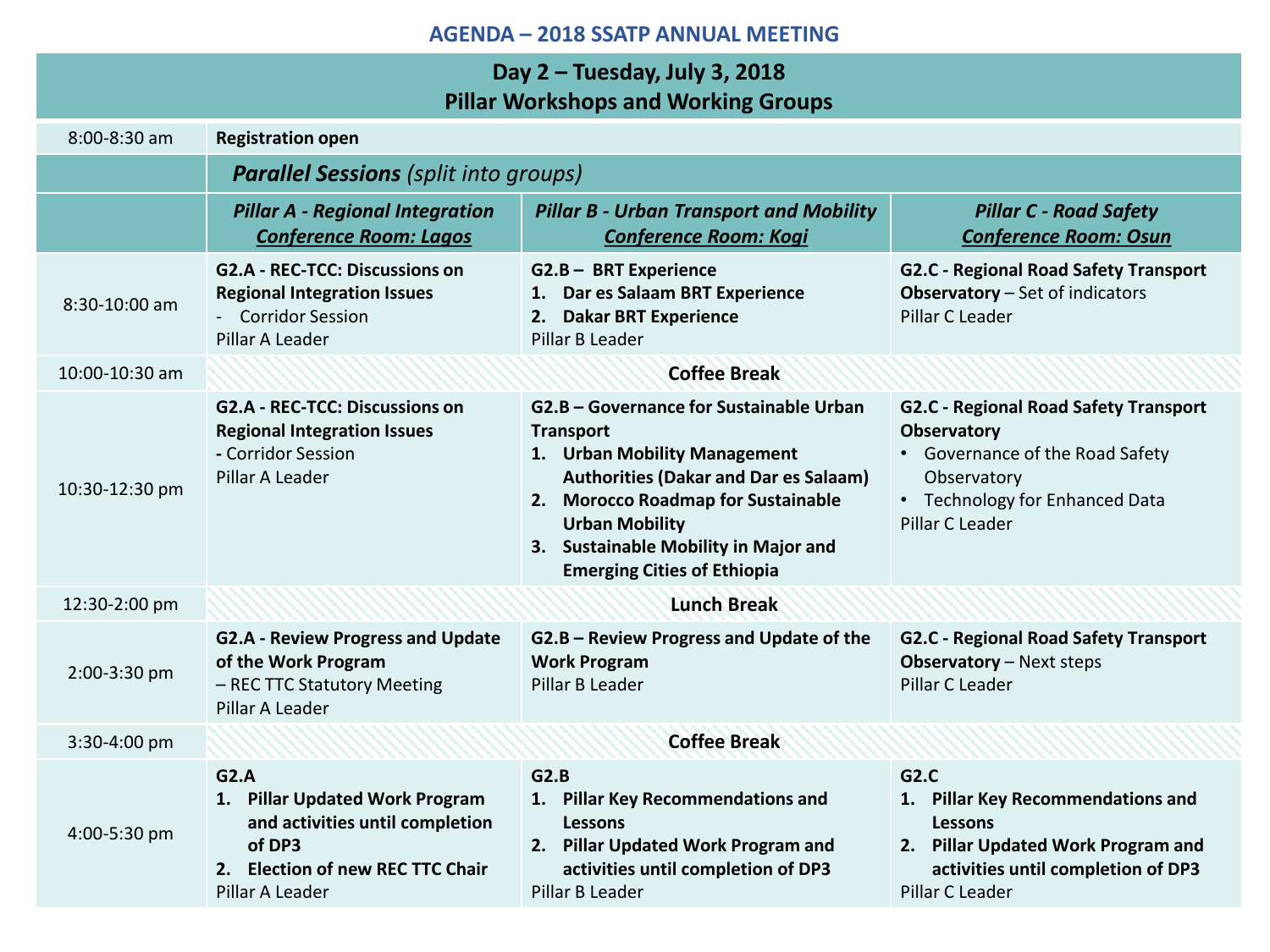| Day 3 - Wednesday, July 4, 2018<br><b>Sharing experiences and Learning from Others</b> |                                                                                                                                                                                                                                                                                                                                                                                                                  |  |
|----------------------------------------------------------------------------------------|------------------------------------------------------------------------------------------------------------------------------------------------------------------------------------------------------------------------------------------------------------------------------------------------------------------------------------------------------------------------------------------------------------------|--|
| $8:00-9:00$ am                                                                         | <b>Registration open</b>                                                                                                                                                                                                                                                                                                                                                                                         |  |
|                                                                                        | <b>Plenary Session</b><br><b>Conference Room: Lagos</b>                                                                                                                                                                                                                                                                                                                                                          |  |
| $9:00-9:30$ am                                                                         | <b>Official Opening</b><br>• Chair of SSATP Executive Committee<br>• Representative of SSATP donors<br>• Practice Manager Southern Africa Transport Group, World Bank<br>• Permanent Secretary, Federal Ministry of Transportation, Nigeria                                                                                                                                                                      |  |
| 9:30-10:30 am                                                                          | AUC Transport Policy document - key strategic directions<br>Introduction to Regional Integration, Connectivity, Cohesion - Pillar A Results framework<br>Presentation 1: CPMS Corridor Performance Monitoring System Current status                                                                                                                                                                              |  |
| $10:30-10:45$ am                                                                       | <b>Coffee Break &amp; Press Conference</b>                                                                                                                                                                                                                                                                                                                                                                       |  |
| $10:45-11:45$ am                                                                       | Presentation 2: Best practices of transit regimes<br>Presentation 3: Trucking Competitiveness in West and Central Africa<br>Presentation 4: Nigeria Port Authority<br>Wrap-up session on Pillar A: Pillar A Leader                                                                                                                                                                                               |  |
| 11:45-12:45 pm                                                                         | Panel Discussion: How to Bridge North Africa and Sub-Saharan Africa<br>Perspective from Morocco's strategic location and the role of the transport sector<br>• Chair: Minister of Transportation of Cameroon<br>• Minister of Transportation of Morocco<br>• AfDB Division Manager of Infrastructure, Cities and Urban Development<br>• UEMOA Commissioner of Community Territorial Administration and Transport |  |
| 12:45-2:00 pm                                                                          | <b>Lunch Break</b>                                                                                                                                                                                                                                                                                                                                                                                               |  |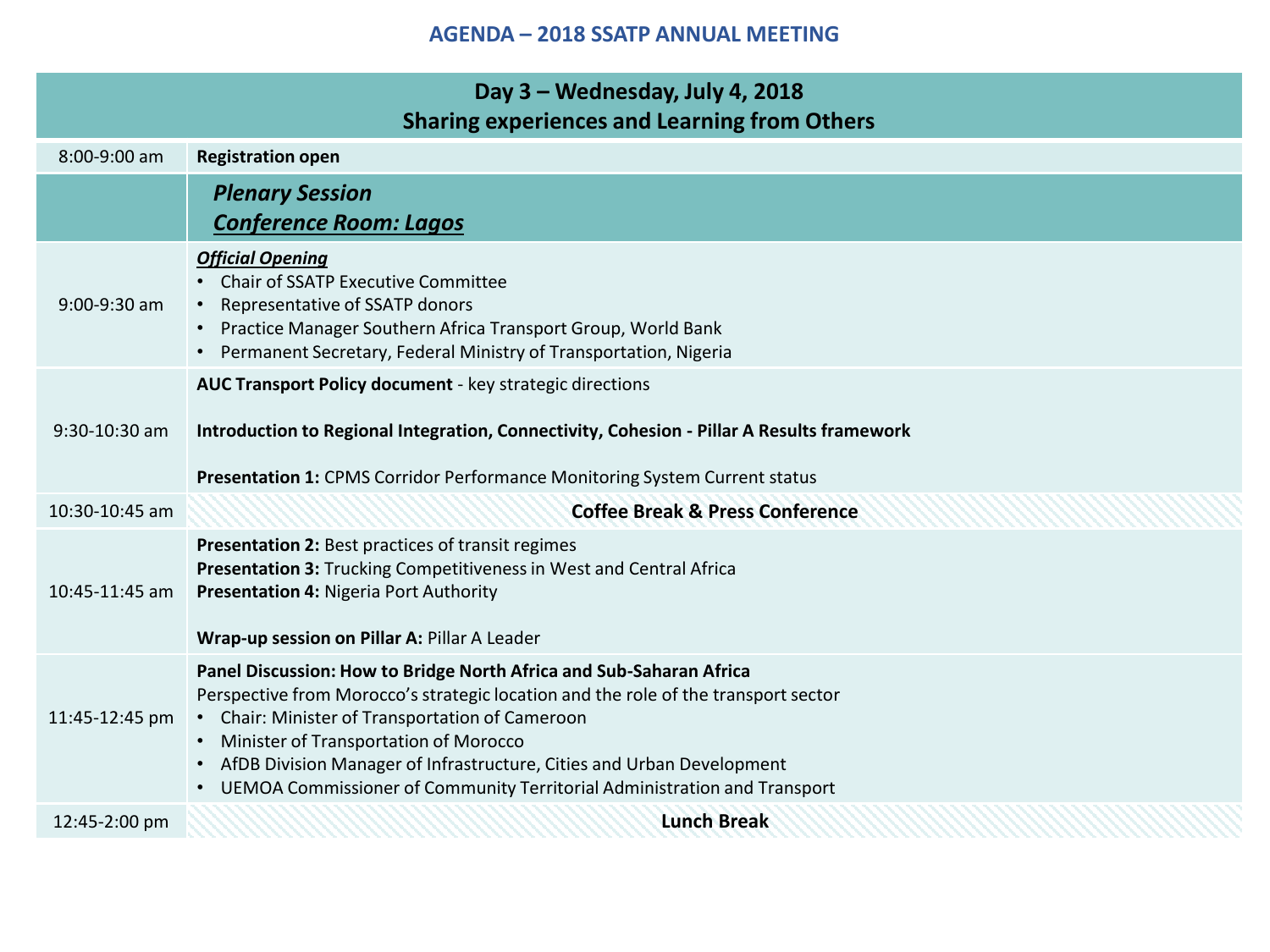| Day 3 - Wednesday, July 4, 2018<br><b>Sharing experiences and Learning from Others</b> |                                                                                                                                                                                                                                                                                                                                                                                                                                                                                                                       |  |
|----------------------------------------------------------------------------------------|-----------------------------------------------------------------------------------------------------------------------------------------------------------------------------------------------------------------------------------------------------------------------------------------------------------------------------------------------------------------------------------------------------------------------------------------------------------------------------------------------------------------------|--|
|                                                                                        | <b>Plenary Session (continuation)</b><br><b>Conference Room: Lagos</b>                                                                                                                                                                                                                                                                                                                                                                                                                                                |  |
|                                                                                        | Introduction to Urban Transport and Mobility - Pillar B Results framework                                                                                                                                                                                                                                                                                                                                                                                                                                             |  |
| 2:00-3:30 pm                                                                           | <b>Presentation 5: LAMATA BRT Experience</b><br>$\triangleright$ LAMATA experience, challenges and expectations<br>$\triangleright$ Urban Transport challenges in secondary cities in Nigeria (and the current LAMATA)<br><b>Presentation 6: South Africa BRT</b><br>Presentation 7: UTM: Regional Study/UTM findings/lessons<br>> Lot 1: Cote d'Ivoire, Guinea, Senegal<br>$\triangleright$ Lot 2: Ethiopia, Kenya, Rwanda<br>$\triangleright$ Lot 3: Ghana, Nigeria<br>Wrap-up session on Pillar B: Pillar B Leader |  |
| 3:30-4:00 pm                                                                           | <b>Introduction to Road Safety - Pillar C Results framework</b><br>Presentation 8: Vehicles inspection CITA (International Vehicle Inspection Committee)                                                                                                                                                                                                                                                                                                                                                              |  |
| 4:00-4:30 pm                                                                           | <b>Coffee Break</b>                                                                                                                                                                                                                                                                                                                                                                                                                                                                                                   |  |
| 4:30-5:30 pm                                                                           | Presentation 9: Nigeria Federal Road Safety Commission (FRSC) presentation<br>Presentation 10: Institutions: Senegal case study<br>Presentation 11: Institutions: Morocco case study<br>Wrap-up session on Pillar C: Pillar C Leader                                                                                                                                                                                                                                                                                  |  |
| 5:30-6:00 pm                                                                           | Closing Session: Lessons learned and takeaways, Conclusions for the continent<br><b>SSATP Program Manager</b>                                                                                                                                                                                                                                                                                                                                                                                                         |  |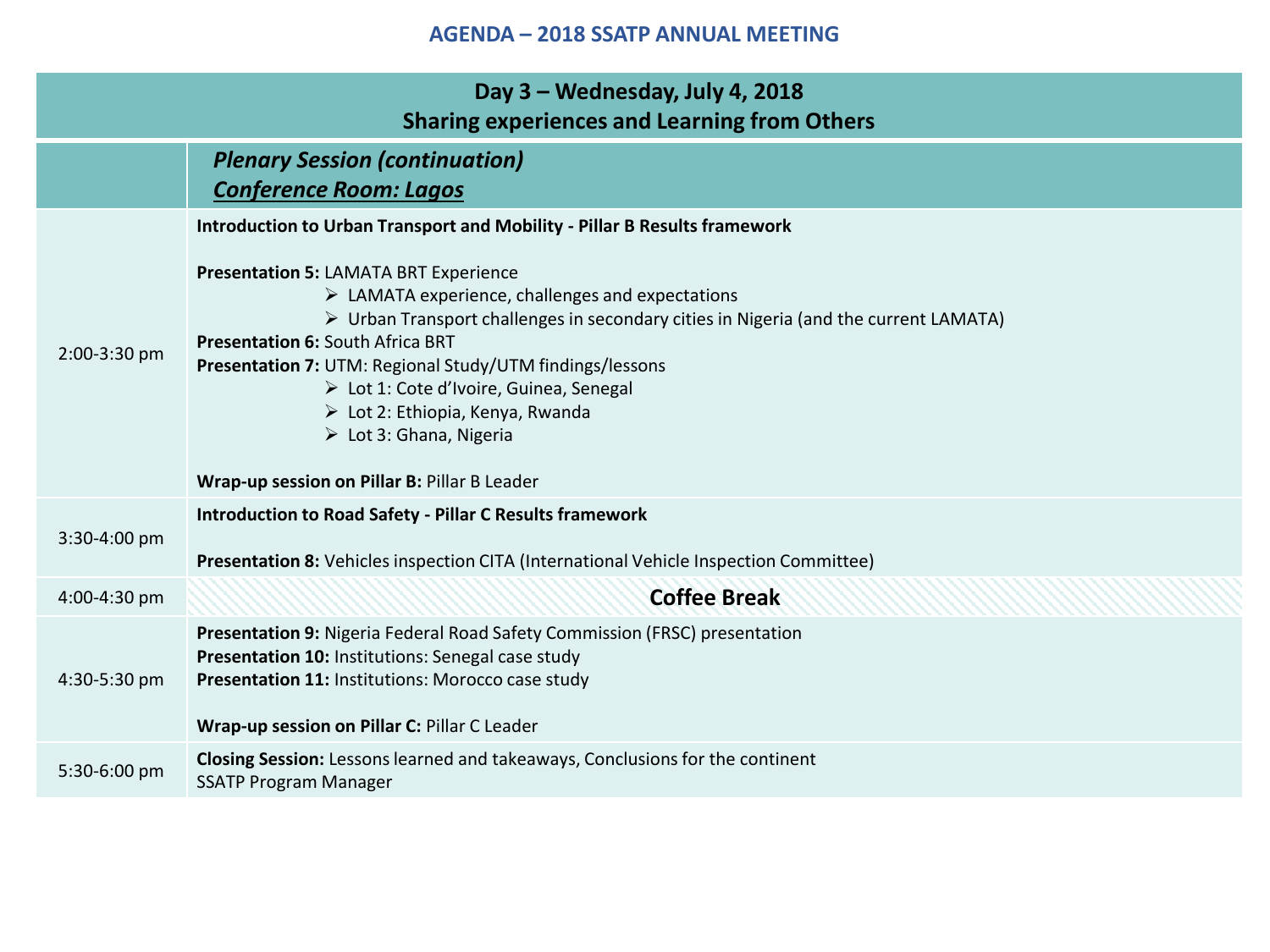# **Day 4 – Thursday, July 5, 2018 Thematic events through partnerships**

|                 |                                                                                                                                                                                                                                                                                | <u>Hielilatic events through partierships</u>                                                                                                                                    |                                                                                                                                                                        |
|-----------------|--------------------------------------------------------------------------------------------------------------------------------------------------------------------------------------------------------------------------------------------------------------------------------|----------------------------------------------------------------------------------------------------------------------------------------------------------------------------------|------------------------------------------------------------------------------------------------------------------------------------------------------------------------|
| 8:00-9:00 am    | <b>Registration open</b>                                                                                                                                                                                                                                                       |                                                                                                                                                                                  |                                                                                                                                                                        |
|                 | <b>Parallel Sessions (split into groups)</b>                                                                                                                                                                                                                                   |                                                                                                                                                                                  |                                                                                                                                                                        |
|                 | <b>Pillar A - Regional Integration</b><br><b>Conference Room: Congress Hall</b>                                                                                                                                                                                                | <b>Pillar B - Urban Transport and</b><br><b>Mobility</b><br><b>Conference Room: Congress Hall</b>                                                                                | <b>Pillar C - Road Safety</b><br><b>Conference Room: Congress Hall</b>                                                                                                 |
| $9:00-11:00$ am | <b>G4.A - Regional Integration Pillar</b><br>1. Fostering RECs Coordination (sub regional<br>level on trade facilitation programs and those<br>for the harmonization of transport regulatory<br>instruments and standards)<br>2. Discussions on the role of the REC TCC chair; | G2.B - Towards an Open &<br><b>Collaborative Digital Platform to</b><br><b>Improve African Urban Public</b><br><b>Transport</b><br>AFD - Agence Francaise de<br>Development      | G4.C - Road Safety<br>1. Review progress and update of the<br>work program<br>2. Road safety Advocacy through<br>African Network of Legislators-<br><b>Kaduna Room</b> |
| 11:00-11:30 am  |                                                                                                                                                                                                                                                                                | <b>Coffee Break</b>                                                                                                                                                              |                                                                                                                                                                        |
| 11:30-12:30 pm  | G4.A - Advance discussions on transport<br>regulatory framework and its project for<br>extension to the CEMAC/ ECCAS region;<br>Pillar A Leader                                                                                                                                | G4.B - Towards an Open &<br><b>Collaborative Digital Platform to</b><br><b>Improve African Urban Public</b><br>Transport (continuation) - AFD<br>Agence Francaise de Development | G4.C 1. Review progress and update of<br>the work program<br>2. Road safety Advocacy through African<br>Network of Legislators - Kaduna Room                           |
| 12:30-2:00 pm   | <b>Lunch Break</b>                                                                                                                                                                                                                                                             |                                                                                                                                                                                  |                                                                                                                                                                        |
| 2:00-4:00 pm    | G4.A - Advancing discussion on strengthening<br>African Corridor Management Alliance (ACMA).<br>Pillar A Leader                                                                                                                                                                | G4.B - Setting up a Platform of<br><b>Organizing Authorities</b><br>African Union of Public Transport<br>AUTP/UITP                                                               | G4.C - Road safety Advocacy through<br><b>African Network of Legislators</b><br>Global network of road safety legislators<br>& World Health Organization-WHO           |
| 4:00-5:00 pm    | <b>Coffee Break</b>                                                                                                                                                                                                                                                            |                                                                                                                                                                                  |                                                                                                                                                                        |
|                 | <b>Plenary Session - Conference Room: Congress Hall</b>                                                                                                                                                                                                                        |                                                                                                                                                                                  |                                                                                                                                                                        |
| 5:00-6:00 pm    | <b>Presentation of Pillar conclusions</b><br>Rapporteurs of the three working groups<br><b>Closing remarks</b><br>Ibou Diouf, SSATP Program Manager                                                                                                                            |                                                                                                                                                                                  |                                                                                                                                                                        |
| 7:00 pm -       |                                                                                                                                                                                                                                                                                | Cultural Event offered by the Federal Ministry of Transportation of Nigeria - Congress Hall                                                                                      |                                                                                                                                                                        |